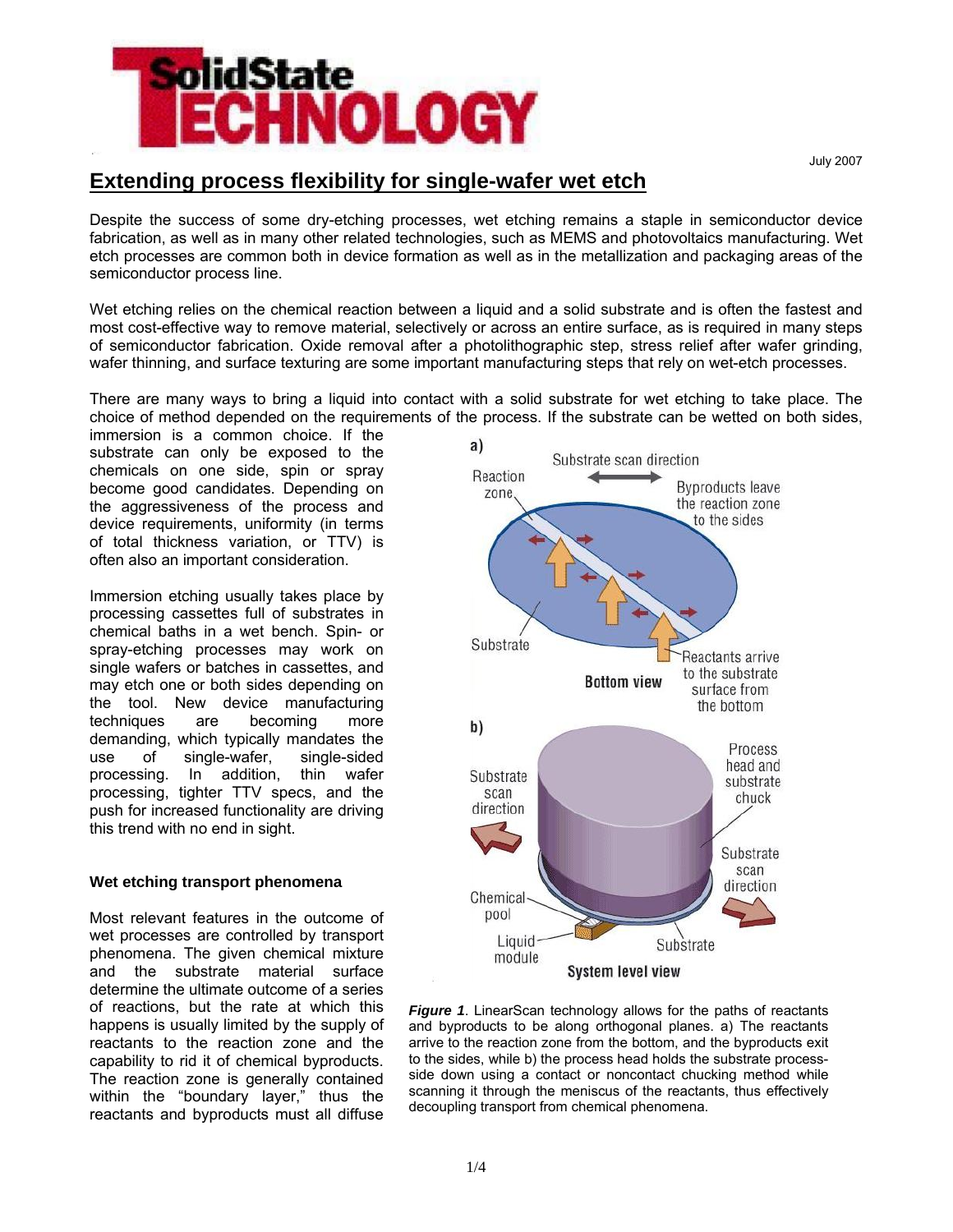across it. As a consequence, boundary layer properties, such as thickness and uniformity, are very important in determining the outcome of a wet process.

The boundary layer's thickness and other characteristics vary depending on the chemical's flow properties, the nature of the chemical reaction, the wetting behavior of the interface, and the temperature. In general, for a wet process to be uniform, the thickness of the boundary layer has to be uniform. Boundary layer thickness is affected by agitation and shear forces imposed by fluid flows across the surface being processed. Therefore, convection and surface speed gradients are determinants of the uniformity of immersion and spin/spray processes, respectively.

Physical limitations of agitation schemes and gas evolution pose constraints on the best uniformity achievable by an immersion process. Similarly, speed gradients across the substrate in spin or spray processes pose a uniformity limit on the process for any given substrate diameter; large nonuniformities may be seen in larger diameter substrates targeting significant material removal by a spin process.

Recently, many critical manufacturing steps have also become "single-sided," such that the substrate can only be exposed to the chemical on one side. This requirement is often brought about by the presence of devices or structures on the nonprocess side, or the more general requirement that the nonprocess surface is left in the current state while etching is performed on the opposite site. Vapor damage to the nonprocess side also has to be avoided.



**Figure 2.** Side-view schematic of the LinearScan process. The substrate (1) moves over a chemical meniscus (2) that extends the width of the substrate (in and out of the page). As the substrate is scanned, every area element of its surface is exposed to the same chemical environment as any other in the substrate .

#### **New immersion etching**

New WaveEtch LinearScan etching technology provides high uniformity as well as single-sidedness on ultra-thin large substrates. It also provides a consistent and uniform supply of chemicals throughout the liquid-solid interface while making available an orthogonal path for the byproducts, such as gases and vapors (Fig. 1a). The fact that every surface element is exposed to the same chemical and transport environment makes the process intrinsically uniform. The boundary layer is not subject to speed gradients, convection, or other transport-related gradients that may cause variations in its thickness and its concomitant impact on uniformity. The system eliminates virtually all transport-related and centrosymmetrical nonuniformities, which plague spin/spray or immersion processes.

The substrate is held on the nonprocess side by conventional vacuum or noncontact chucking alternatives, while it is gently scanned over a narrow pool of chemicals (Fig. 1b). The reactants enter the reaction zone through the bottom, and the byproducts exit in a plane parallel to the substrate surface. The substrate is not immersed, but merely put in contact with the top of the pool's meniscus (Fig. 2). The chemicals and vapors are kept away from the nonprocess side by a proprietary technology called Dynamic Confinement, which forms a virtual gaseous o-ring around the periphery of the substrate to prevent any liquid or vapor incursion. In this way, the nonprocess side is not subject to physical or chemical contact.

Because the system enables material removal uniformity, it allows more chemical material removal while staying within the uniformity budget. One such typical step is subsurface damage removal after grinding. For a given final thickness, the substrate can be ground to a thicker state and more material removed chemically while still staying within the uniformity budget. Grinding to a greater thickness increases the yield and reduces the overall cost of the operation.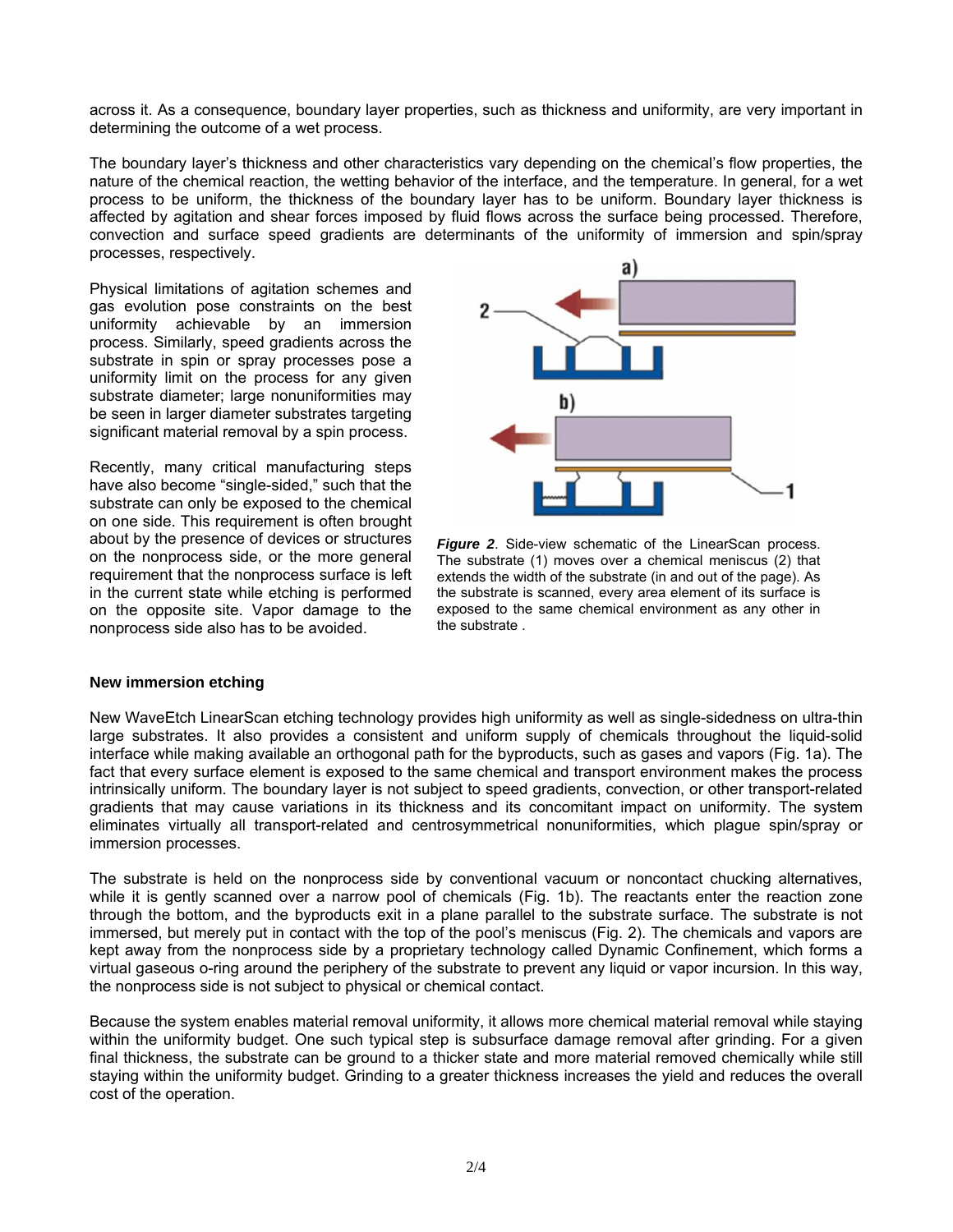

**Figure 3**. Cross-section of a Si wafer edge after removing 50µm of surface material off the bottom surface showing confinement of the etching process to the lower surface (process-side), as indicated by the lack of rounding off of the lower edge.

The final thickness for modern IC devices continues to decrease, with 50µm being the current state-of-theart target for many modern devices. The described etching systems are particularly well suited to handle and process very thin wafers. The unique chucking and etching occurs with no violent spinning, no need for lateral confinement by pins or other hard devices that may damage the wafer's edge, and no dynamic loading due to high rotational speeds.

The technology also allows for flexible tools for chemical surface treatments. Since there is no need to tailor the chemistries to stabilize the boundary layer over the large radial speed gradients present in spin/spray systems, there is a lot of freedom in chemistry choice. A given chemistry is only chosen for its desired surface interaction and not for any other ancillary reason, which typically conflicts with, or hinders the achievement of, the desired results.

Flexible chemical choice and the absence of large surface flow speeds, which tend to delete preexisting surface features, allow multiple chemical steps to be superimposed to achieve additive surface features. For instance, nano-roughness can be superimposed over a micro-rough surface, which then provides an excellent surface for metal adhesion and other processes.

In the absence of hydrodynamic edge effects, the edges of the wafers are free of edge sharpness and the formation of "teeth," features common in spin/spray etch systems that significantly weaken the substrates (Fig. 3). Also, the chemistries used do not require surfactants and are used in smaller volumes at lower flow rates, allowing for more efficient chemical usage. Chemicals can be used to a process-dictated end-point without regard to surfactant depletion. Together, these features lower chemical usage and its associated purchase and disposal costs, as well as often easing environmental regulatory compliance, resulting in overall production and costs-of-ownership reduction.

These technology processes are size-independent. Since all areas are exposed to the same chemical and transport environment, the size and shape of the substrate are largely irrelevant. The same process that is developed for a given wafer size, can be readily used for another wafer size, thus making product process migration effortless and cost effective. Substrates of odd shapes, of noncircular shapes, and larger than 300mm can be accommodated by the system.

Figure 4 depicts the main components of the tool. Features include: a load station that transfers the substrate from the robotic handler to the process head, with either a vacuum or a noncontact chuck; a process station that scans the substrate back and forth until the desired etch results are obtained; a rinse station to eliminate any chemical residues; and a dry station, which may use a variety of methods including vacuum, dry nitrogen injection, and Marangoni-like systems.

The rinse is usually a rapid step since the rinse water flow under the substrate is concentrated in a small area, and the contaminated rinse water exits the rinse module immediately, without being diluted



*Figure 4*. Schematic of the single-sided etcher showing three wet processors, each with independent chemical handling (1−3). They share a robotic wafer loader that services all installed modules (4).